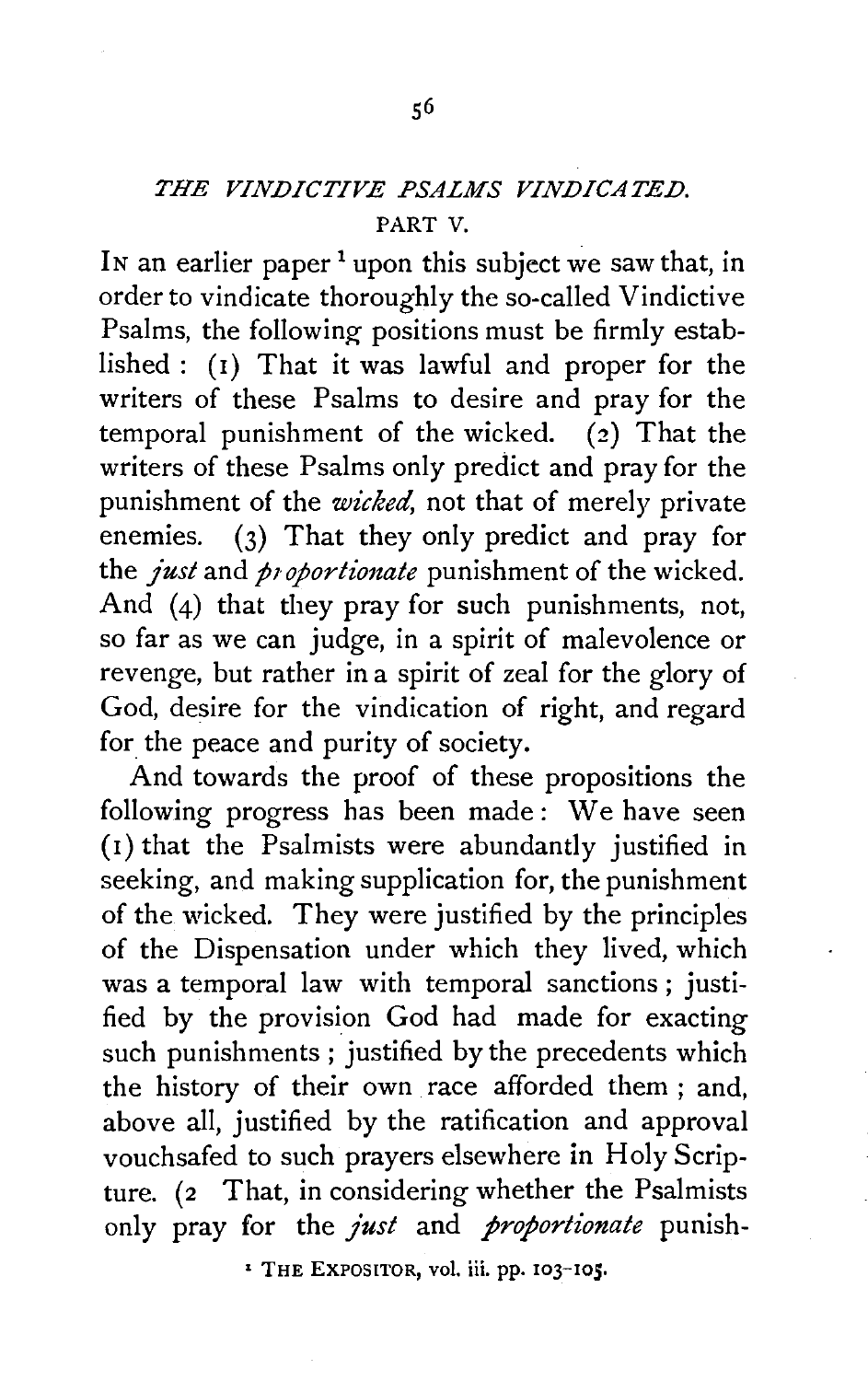ment of the wicked, it is to be borne in mind that the punishments denounced by the Mosaic law, as well as those dealt out on special occasions by God Himself, were sometimes proportioned, not to the precise amount of moral guilt incurred, but (like some of the penaities of our own law) to the exigencies of the time and the peculiar circumstances of the case ; that is to say, they were sometimes exceptionally severe, not because the sin itself merited (as we should say) any such severity, but that they might be exemplary—might serve as a conspicuous warning to the nation and to the world. It will not occasion us any surprise, therefore, should we find that the Psalmists sometimes pray for such punishments as these ; punishments, that is to say, which, relatively to the offence committed, were excessive, but which were not excessive relatively to the object aimed at.

It only remains for us therefore, in order to complete our line of proof, to shew that both the Imprecations and Comminations of the Psalter satisfy the conditions just laid down. We have to prove, that is to say, by actual examination (I) that the denunciations of the Psalmists are in every case directed against the wicked;  $(2)$  that the punishments denounced, all things considered, are not disproportionate; and  $(3)$  that the spirit of the writers, so far as we can discover it, is not one of malevolence, but of charity, and piety, and disinterestedness.

Now, to establish these three positions thoroughly, it would be necessary, strictly speaking, to consider every single passage accused, or savouring, of vindictiveness. But it is obvious that any such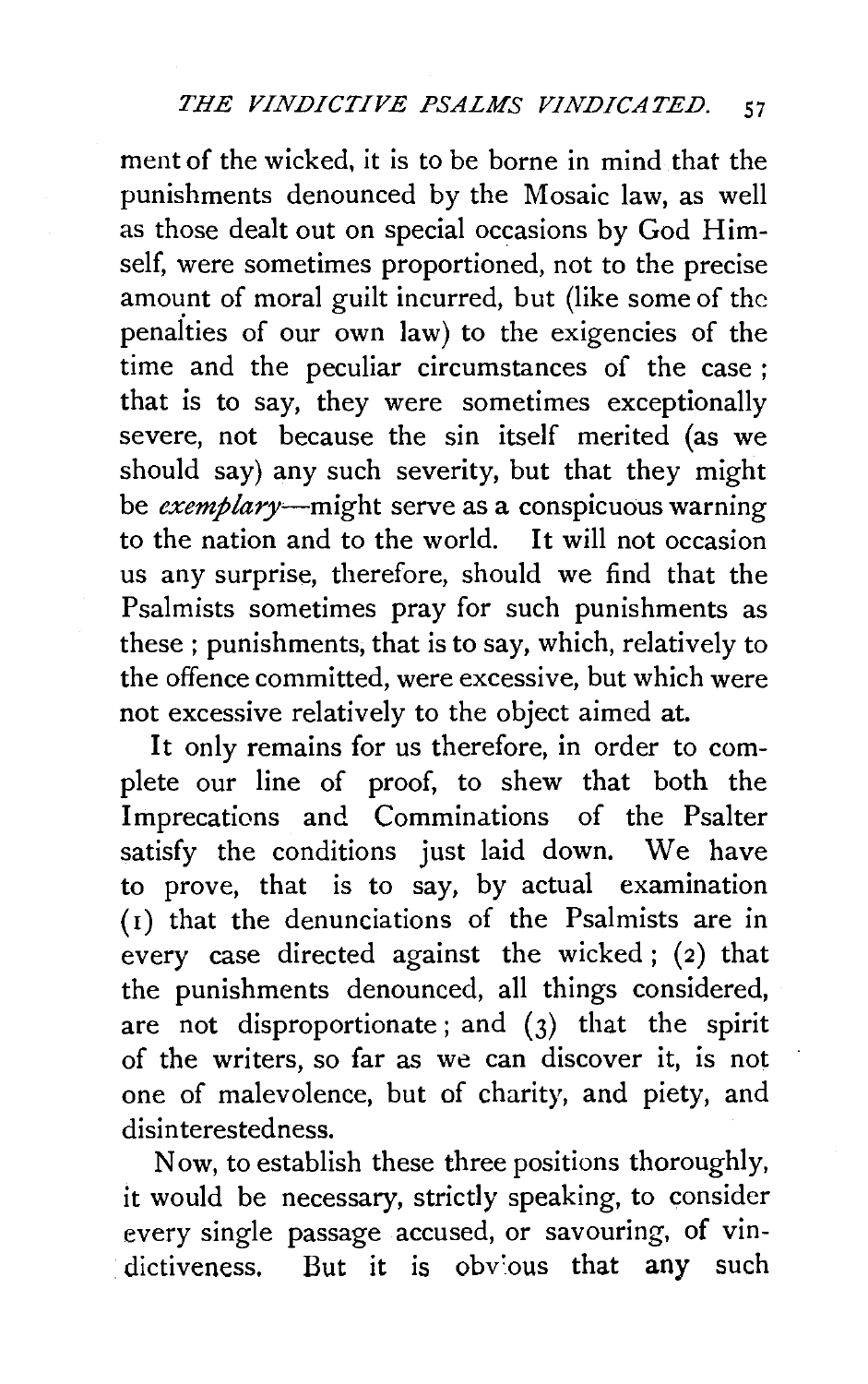exhaustive and detailed examination would soon become formal, mechanical, and wearisome; and it will be sufficient, for all practical purposes, if we confine our inquiry to a few crucial instances  $:=$  to the Psalms popularly known as Vindictive ; that is to say, to Psalms vii. xxxv. lv. lviii. lix. lxix. and cxxxYii. Psalm *cix.-the* Imprecatory Psalm-appears to be *suz genens,* and has been considered already.<sup>1</sup>

But, before we embark on this inquiry, it may be opportune to remark that if we did find in these or any Psalms traces of malice and vindictiveness, such traces would be in distinct contravention of the teachings of the Mosaic law; they would be in absolute antagonism to the precepts of the very Revelation of which they form a part. For that same law, which, as we have seen, required the pious Jew, as a part of his duty, to pray for the temporal punishment of the wicked, also forbade him, with equal clearness, to cherish a revengeful spirit. It cannot be too thoroughly understood that vindictiveness of every kind is as alien to the spirit of the First Dispensation as to that of the Second. In proof of which it will be sufficient simply to recite the following provisions : " Thou shalt not avenge nor bear any grudge against the children of thy people, but thou shalt love they neighbour as thyself" (Levit. xix. 18) ; " If thou meet thine enemy's ox or his ass going astray, thou shalt surely bring it back to him again. If thou see the ass of him that hateth thee lying under his burden, and wouldst forbear to help him, thou shalt surely help with him " (Exod. xxiii.

<sup>1</sup> THE EXPOSITOR, vol. ii. pp. 325-360.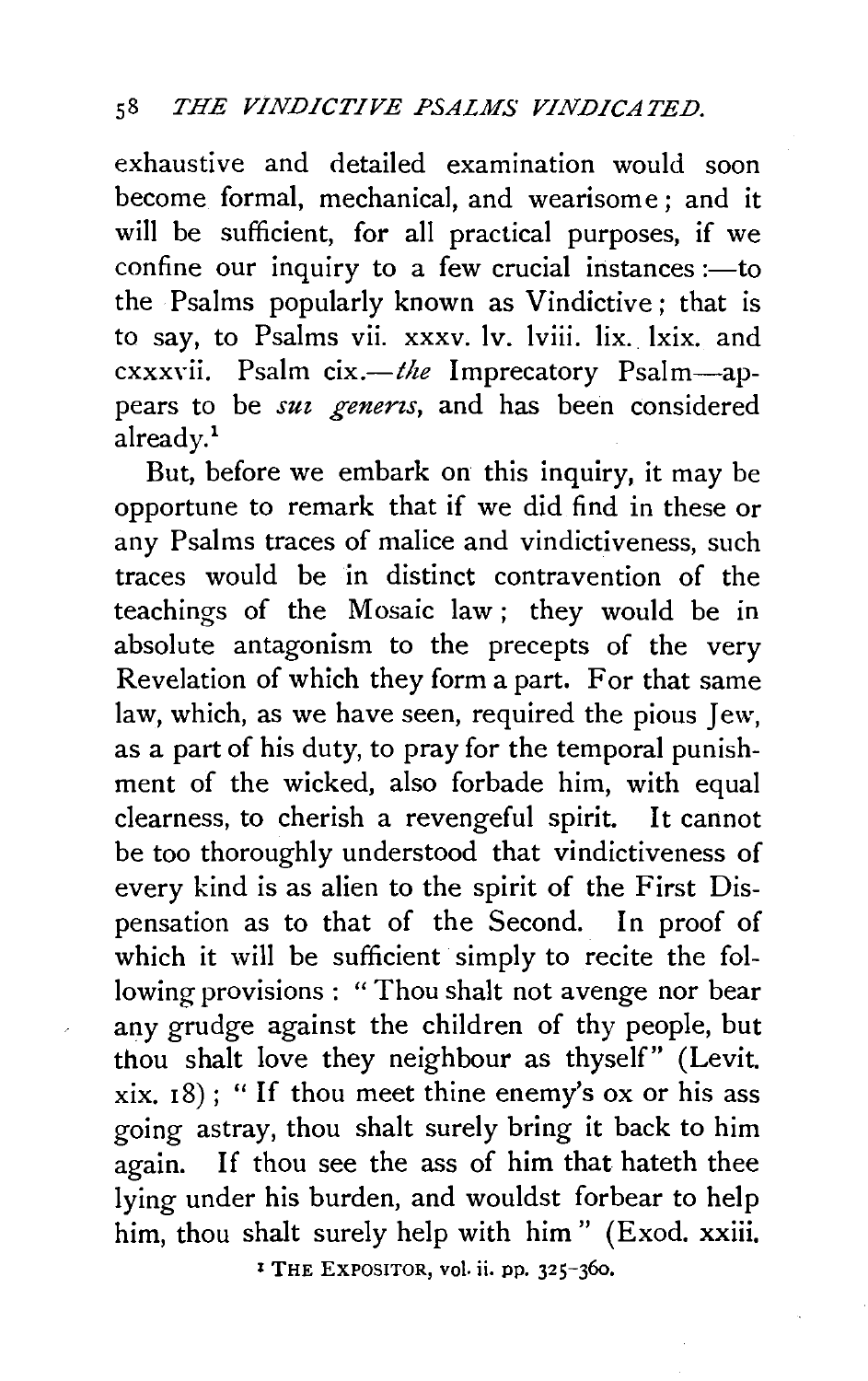$(4, 5)$ ; and, lastly, " Rejoice not when thine enemy falleth; and let not thine heart be glad when he stumbleth, lest the Lord see it, and it displease him" (Prov. xxiv. 17, 18).<sup>1</sup> So clear indeed is the earlier revelation on this point, that St. Paul, when proclaiming the duties of charity and forgiveness, could find no better words to serve his purpose than that Old Testament precept, "If thine enemy be hungry, give him bread to eat, and if he be thirsty, give him water to drink," &c. (Prov. xxv. 2 I, quoted in Romans xii. 20). It is manifest, therefore, that if the Psalmists were vindictive, they were so in opposition to the religion which they professed, and in the teeth of its express commandments (with which they must have been acquainted) to the contrary: the obvious conclusion from which is, that nothing but the most convincing proofs will justify us in putting a vindictive construction on their words. Let us now see whether such proofs are forthcoming.

## PSALM VII.

Is usually accounted the first of the Imprecatory Psalms, though its tone is rather comminatory than imprecatory. Indeed, it contains but one imprecation, that of the sixth verse, "Arise, 0 Lord, in thine anger : lift up thyself because of the rage of mine enemies." Comminations are found in verses  $I1-I7$ , and imprecations upon the writer himself (under certain contingencies) in verse 5. It will need but a brief notice.

Let us begin by remarking that the Psalm is <sup>1</sup> See also Job xxx, 29, 30, where malevolence is clearly recognized as a sin.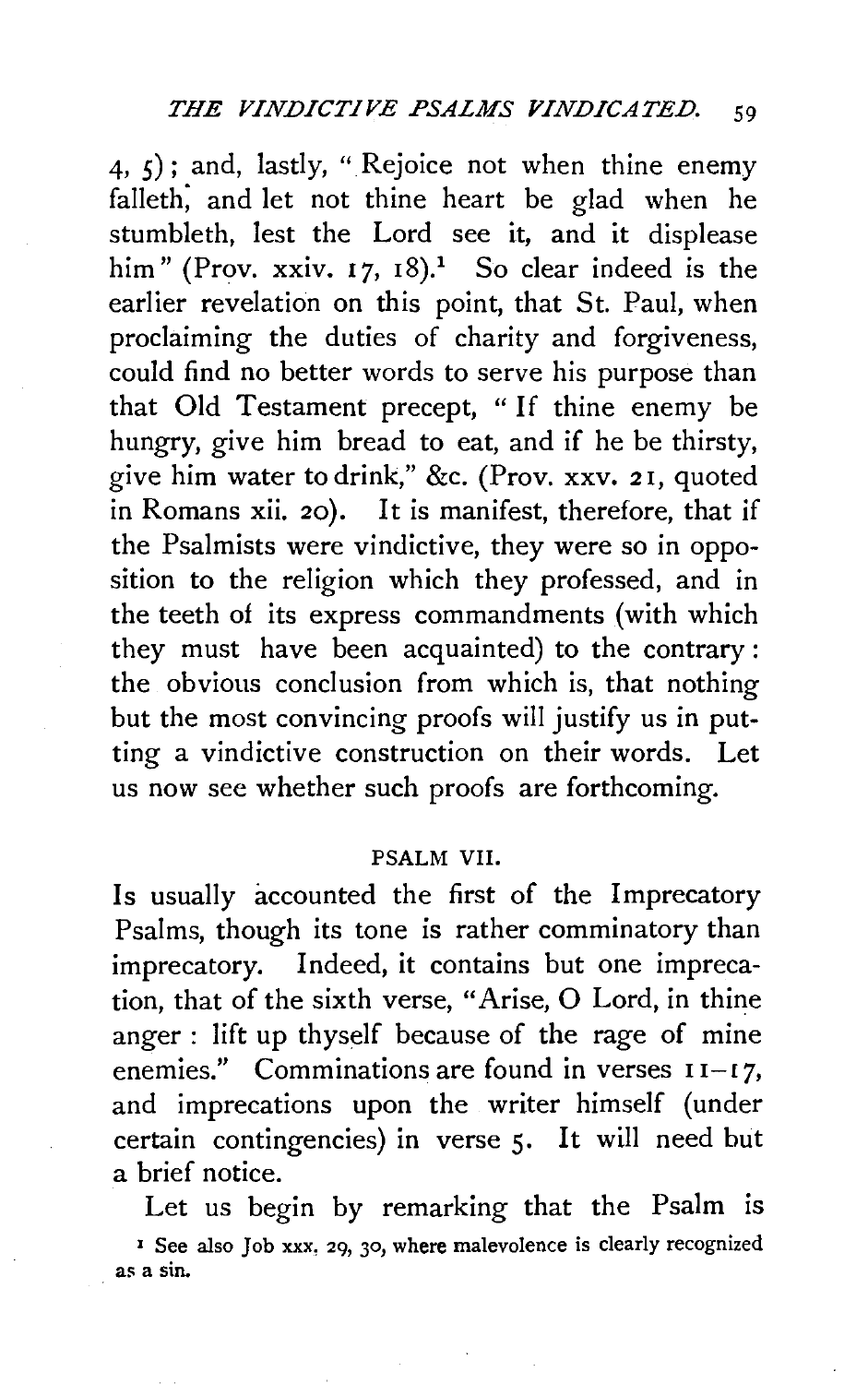universally allowed to be Davidic, even by Ewald, who sees in the inscription "an old and safe tradition." Nor is its authorship (as might at first sight appear to be the case) a question of no importance, inasmuch as if it be indisputably " a psalm of David," then we have in this fact—until it shall be rebutted by direct testimony-a strong presumption that it is not vindictive; for we have every evidence, and it is allowed on all hands, that " David in his personal transactions was singularly free from vindictiveness."1 In "Cush the Benjamite" some writers have seen an enigmatical name for Saul (because of the blackness of his heart), others *(e.g.* Luther, Kay) a nickname for Shimei, who is spoken of as " the Benjamite" in 2 Sam. xvi. II. Probably all that can be positively affirmed respecting the title is that it points to some adherent of Saul (the Benjamite king), who had maligned and plotted against David. I cannot help thinking, however, that we may safely connect the composition of this Psalm with the circumstances narrated in I Sam. xxiv. (or possibly 1 Sam. xxvi. ), as the points of contact between the Poem and the History-some of which I have indicated at the foot of the next page  $\mathbb{I}$ —are, as it appears to me, too numerous to be the result of accident. And if so, we see more clearly what was the provocation which the Psalmist had received and how utterly nefarious were the plots of which he here complains. But whatever were the precise circumstances which called forth this Psalm, and whoever this Cush may have been, he was certainly an enemy of right,  $\epsilon$ violator of the eternal laws of God, as well as an

x Kay, Appendix on the Imprecatory Psalms.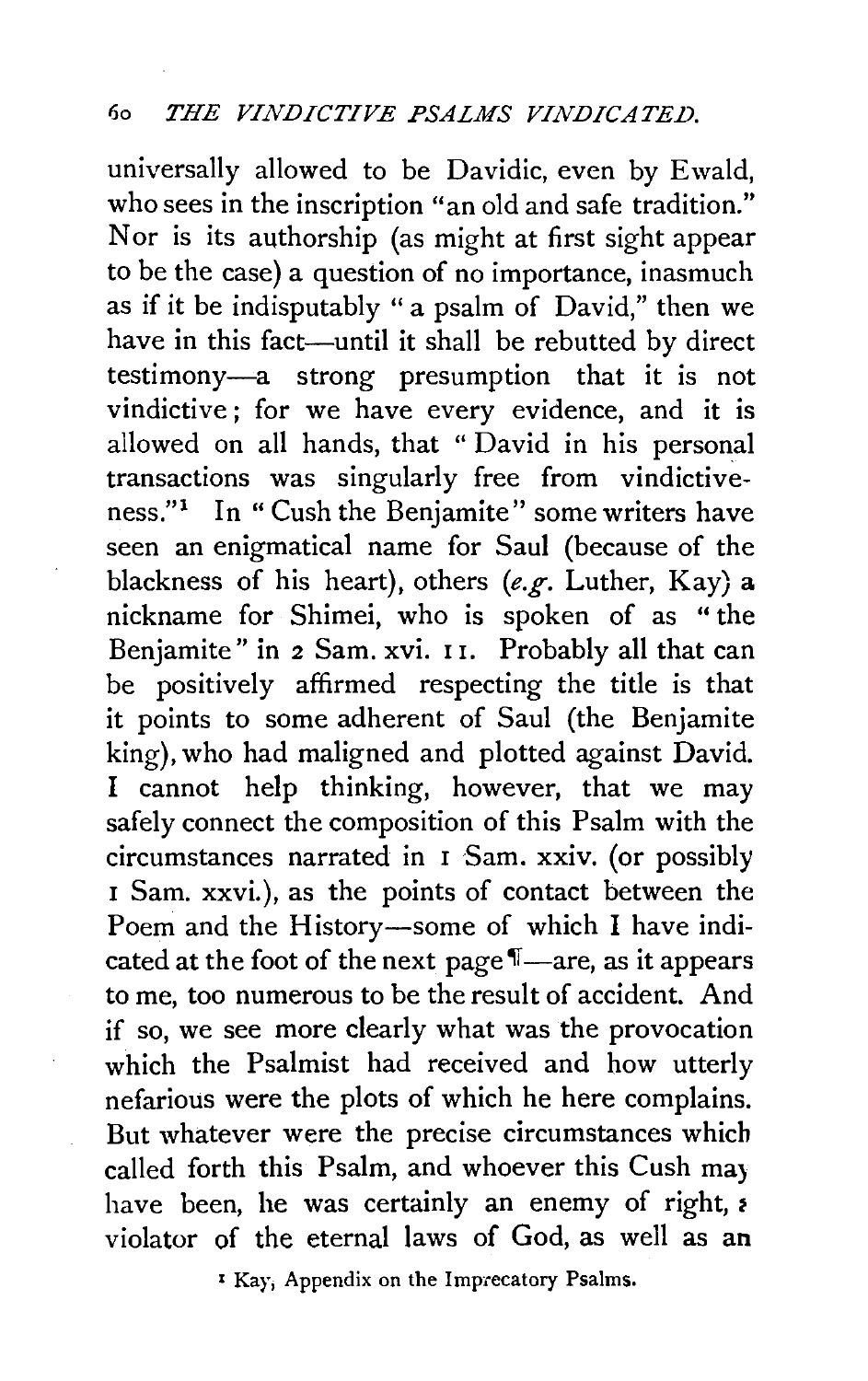enemy of David. For, in the first place, he had sought David's life<sup>1</sup> (verse 2), the life of an innocent man (verse 3), who had himself spared the life of his bitterest enemy (verse 4). More than this, he was a man who "travailed with iniquity, conceived mischief, gave birth to falsehood" (verse 14), and a man who digged pits for the innocent (verse  $15$ ).

<sup>1</sup> The designs of David's enemies upon his *life* are in some cases missed by the casual reader, owing to the fact that the Authorized Version generally translates WP,~, as in Psa. vii. 2, by" soul," whereas "life" would in this and many passages more accurately represent the idea of the Original. (See Gesenius, "Thesaurus," *sub. voc.)* 

<sup>~</sup>For points of contact between the Poem and the History, referred to on page preceding, compare. $-$ 

| PSALM.                                                                                                                                                                                                                                                                                                                                                                                                   | HISTORY.                                                                                      |
|----------------------------------------------------------------------------------------------------------------------------------------------------------------------------------------------------------------------------------------------------------------------------------------------------------------------------------------------------------------------------------------------------------|-----------------------------------------------------------------------------------------------|
| "Shiggaion" * (title) with                                                                                                                                                                                                                                                                                                                                                                               | "I have erred" (same root as<br>Shiggaion, and an uncommon<br>word). I Sam. xxvi. 21.         |
| "Concerning the <i>words</i> of<br>Cush" $(ib)$ , with                                                                                                                                                                                                                                                                                                                                                   | "Wherefore hearest thou men's<br>words, saying, David seeketh thy<br>hurt." (I Sam. xxiv. 9.) |
| "Lest he tear my soul" (verse 2).                                                                                                                                                                                                                                                                                                                                                                        | "Thou huntest my soul to take<br>it" $(ib$ , verse $11$ ).                                    |
| "If there be iniquity in my<br>hands " (verse 3).                                                                                                                                                                                                                                                                                                                                                        | "There is neither evil nor<br>transgression in mine hand" $(i\delta)$ .                       |
| "I have delivered mine<br>enemy" (verse 4).                                                                                                                                                                                                                                                                                                                                                              | I Sam. xxiv. 18, and xxvi. 9.                                                                 |
| "Let the wickedness of the<br>wicked," &c. (verse 9).                                                                                                                                                                                                                                                                                                                                                    | "Wickedness proceedeth from<br>the wicked" $(i\delta$ , xxiv. 13).                            |
| "Judge me, O Lord" (verse 8).                                                                                                                                                                                                                                                                                                                                                                            | "The Lord therefore be judge,<br>and judge between me and thee"<br>(verse 15).                |
| "If I have rewarded evil," &c.<br>(verse 4).                                                                                                                                                                                                                                                                                                                                                             | "I have rewarded [same word]<br>thee evil" (verse $17$ ).                                     |
| * This term is generally understood to indicate a peculiarity either of construc-<br>tion (disregard of metre or dithyrambic) or of sentiment (passionate or elegiac).<br>the contract of the contract of the contract of the first state of the contract of the contract of the contract of the contract of the contract of the contract of the contract of the contract of the contract of the contrac |                                                                                               |

But may not the word, like Al-taschith (Pss. lvii.-lix. &c. ; of. I. Sam. xxvi. 9.), be a reminiscence of some incident in David's life?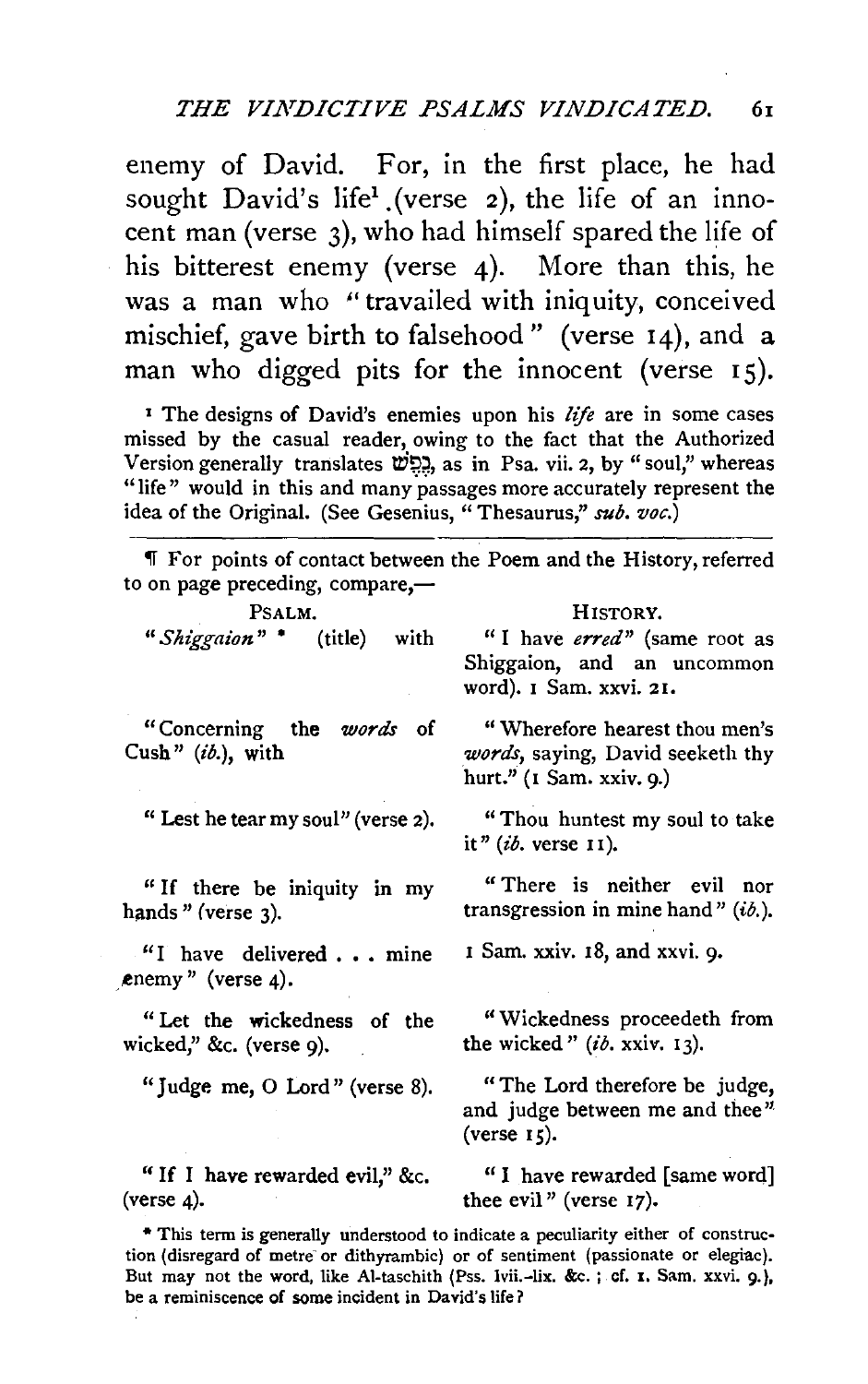The denunciations, then, whatever they may be, are directed, in this case at least, against a flagrant evildoer, against an enemy of God, and thus the first condition is found to be satisfied.

But what is it, let us now ask, that David prays for ? What does he desire for the man who was deliberately and treacherously plotting against his life ? He simply prays God to "arise,"<sup>1</sup> to "awake" (verse 6), to manifest Himself as a righteous judge, to display the anger which He cherishes against the wicked (verse 11).<sup>2</sup> And what does he predict? He predicts that the just Judge will sharpen his sword,<sup>8</sup> and prepare the weapons of death; nay, he is persuaded that this iniquity will effect its own punishment. By a righteous retribution, by a strict *re-taliation,* the persecutor shall fall into his own pit, and " his violent dealing shall come down upon his own pate" (verse 16). Neither in prayer nor in prediction, therefore, is there any disproportion observable between the crime and the punishment. The Psalmist does but echo comminations which the. mouth of the Lord had spoken. He has an abundant warrant for his words in the threatenings

'Commentators are agreed in seeing in these words, which also occur in Pss. iii. 7; ix. I9; x. 12, &c., a reference to the formula of Numb. x. 35, "Rise up, Lord, and let thine enemies be scattered," &c. In any case, it is noteworthy that the daily orison of the Pilgrim Fathers of Israel afforded a precedent to after ages for praying for the dis- • persion and confusion of the wicked. 2 Verse I I should be rendered, " God is a righteous judge, and a

God who is furious ["*veltementer iratus est.*"-Gesenius, *in loc.*] every day."  $\square \Sigma$  strictly signifies to "foam with rage," and is related, etymologically, to the English words "scum" and "foam."

3 Ewald understands verses 12, I3, of Cush: "Der Feind werde seine Treulosigkeit erneuen." If this interpretation is correct, there are no comminations in the Psalm.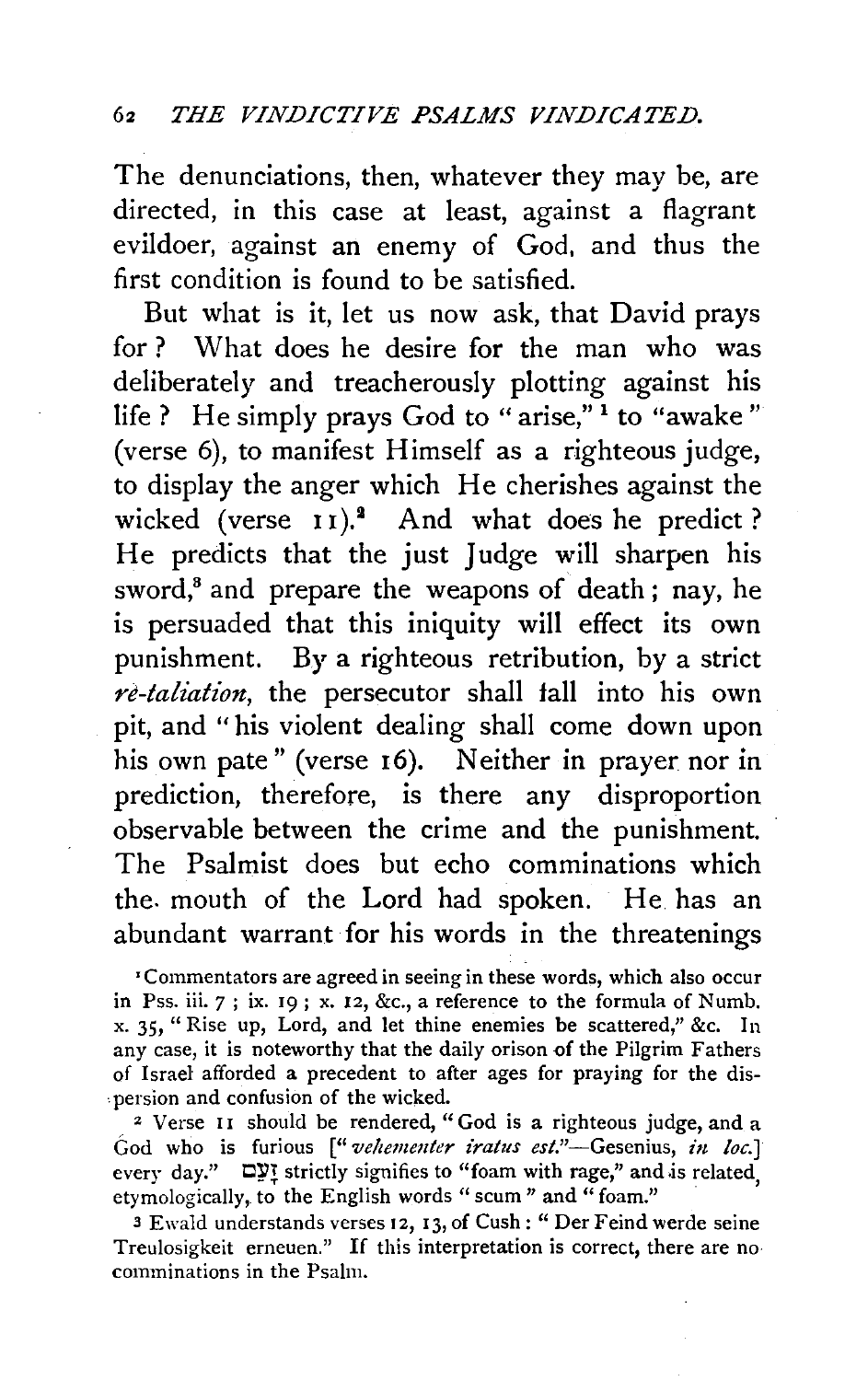pronounced by God Himself ("I will spend mine arrows upon them;" "J will make mine arrows drunk with blood, and my sword shall devour flesh," Deut. xxxii. 23, 42, &c.), and in the fundamental axiom of the Jewish law, " Life for life, eye for eye, tooth for<br>tooth " For such a miscreant as this black-hearted For such a miscreant as this black-hearted Benjamite had shewn himself to be, the punishment here foretold is but the "just recompense of reward."

But it still remains for us to ask, What was the source and spring of these denunciations? Was it vindictiveness, or was it righteous zeal ? Does the man who here testifies that he has "delivered him that without cause was his enemy," nevertheless nurse all the while the malevolent desire for that (or another) enemy's death? Is it the yearning for revenge which inspires his prayer? Not so. It is, first of all, the instinct of self-preservation. His own safety demands the interference of God (verse 2). It is also a desire for justice. God has "commanded judgment" (verse 6, true rendering) ; then let Him "judge the people," yes, and judge  $him$  according to his deserts (verse 8), and his cruel persecutor (verse  $11$ ; cf. I Sam. xxiv.  $15$ ). It is, furthermore, a desire for the repression of crime and the encouragement of right. He would have "the wickedness of the wicked" checked and brought to an end (verse 9). And, finally, it is a desire for the glory of God. The righteous judgments of God, displayed upon his enemies, will constitute a fresh ground for thankfulness and praise (verse 17).

Is it possible, in the face of these testimonies, to charge this Psalm with vindictiveness ? Or, rather, could its vindication be more complete ?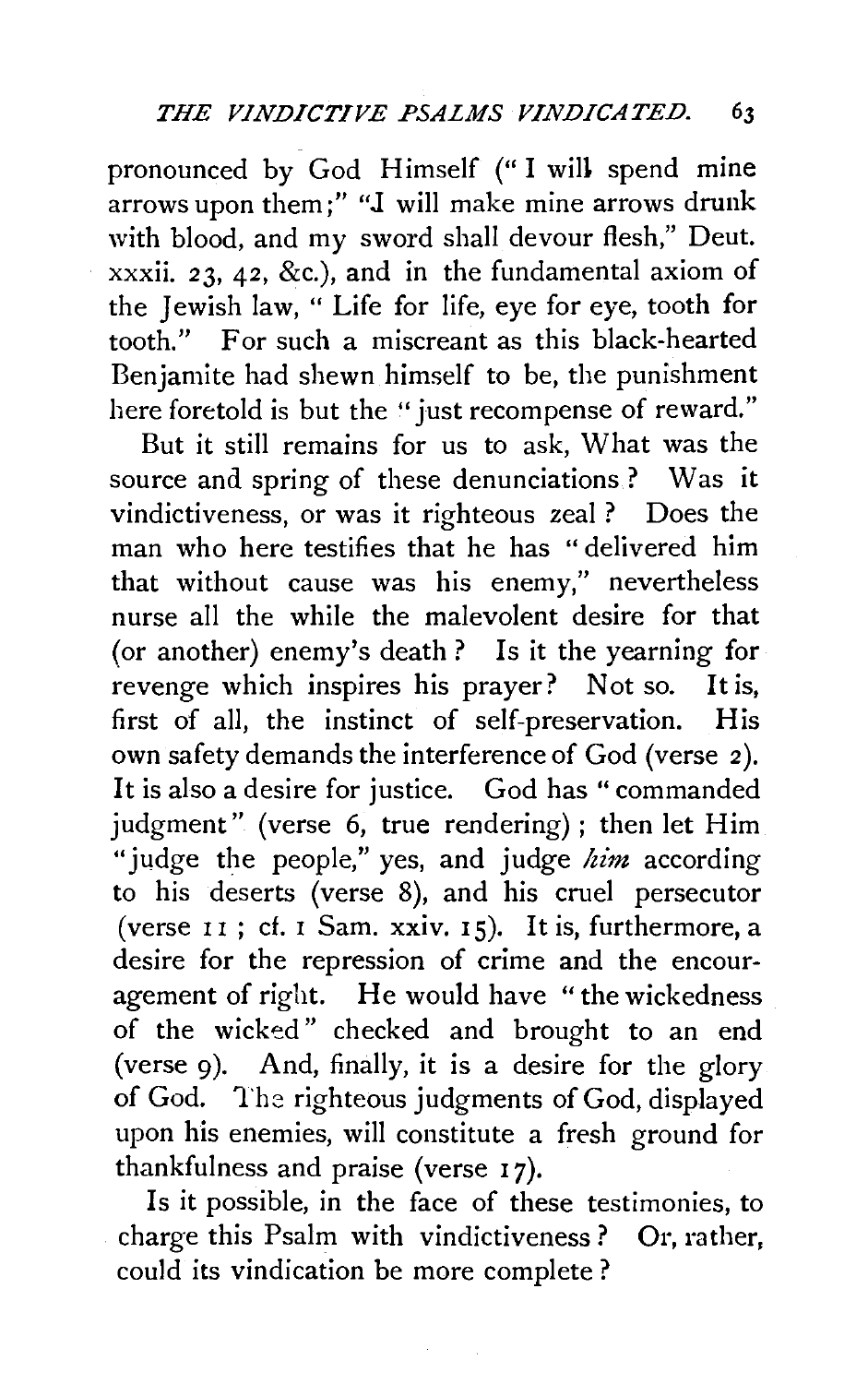## PSALM XXXV.

The imprecations of this Psalm are found in verses 4-8, and in verse 26. The writer (who cannot be identified positively) prays that his persecutors may be checked and confounded (verse 4), scattered (verse  $5$ ); may in their turn be pursued (verse 6), ensnared (verse 8), and suddenly destroyed (ibid.). Is there malice or vindictiveness here ? Or are our three conditions satisfied ?

1. That these persecutors are evildoers is evident. They "seek, his life" (verse  $4$ ), devise his hurt (ibid.), lay snares for him (verse 7), and that without cause (verses 7, 19). They are spoilers (verse 10), wrongful witnesses ( $\mu$ áptvpes á $\delta$ ikoi, LXX., verse 11), men who reward evil for good (verse I 2), ingrates (verse 14), parasites (verse 16; literally, "profane jesters<sup>2</sup> over cakes"), plotters against the peace of society (verse  $20$ ); and, finally, they are men made confident by the silence of God (verse 22) of accomplishing their murderous designs (verse 25).

It is clear, therefore, that the enemies contemplated in this Psalm were thoroughly corrupt and wicked, and that it was neither for the good of society nor the glory of God that they should go unpunished. Let us now consider what punishments the Psalmist denounces against them.

Having represented them as " fighting " against him, he prays that they may be defeated in battle,

<sup>1</sup> The very words used of Saul by David, I Sam. xx. I.—Kay.

<sup>2</sup> " Currying favour by profane or licentious jests, and rewarded by a share of their patrons' dainties."-Canon Cook. Perowne aptly cites the words  $\psi \omega \mu \omega \kappa \delta \lambda \alpha \kappa \epsilon$  and buccellarii. I venture to suggest " sycophants "-literally " fig-informers " ( $\vec{\sigma}$ *ivov-* $\phi$ *aivw*)-as being the nearest English equwalent.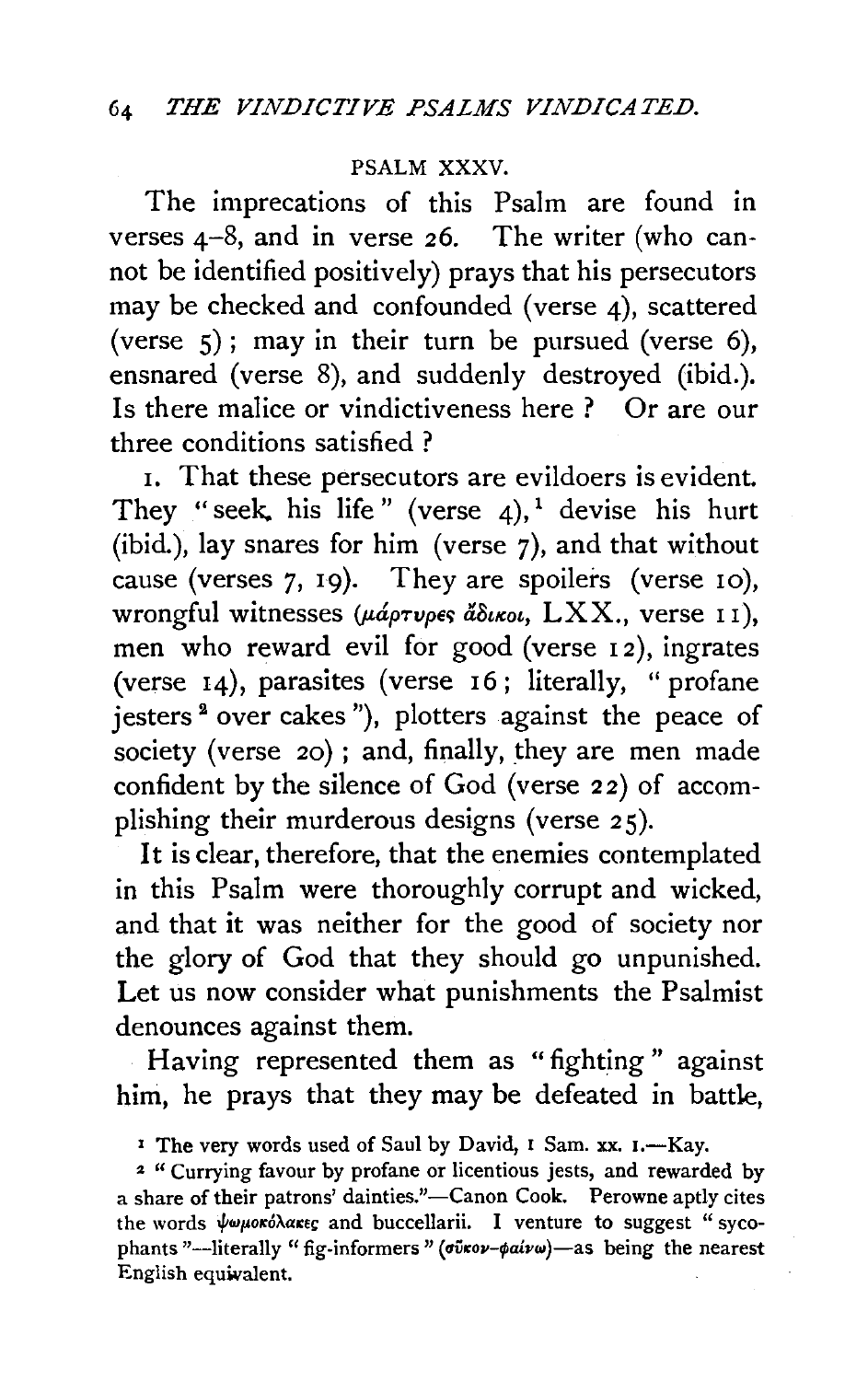may be dispersed by the power of God (verses 5, 6), may be put to flight and stumble as they flee (ibid.). The writer pictures to himself the God of battles as interfering on his behalf. He would fain see his foes "scattered in a confused rout, utterly unresisting, like the light chaff in the windy winnowing field," while " the Angel of the Lord, the defender of the pious, strikes each in his turn with his strong arm and throws him down."<sup>1</sup> Now in all this we have simply a prayer for the discomfiture of wicked and malignant enemies, a prayer strictly parallel, for example, with some of the aspirations which we think it no sin to utter in our National Anthem. Nor can we chide the Psalmist for praying that those who were confederate against him might be scattered like chaff, when we remember how the piety of our forefathers, after a great deliverance, found expression in the words, "Afflavit Deus et *dissipantur."* And in the words which follow in verse 8-where a different idea is introduced-we have a prayer for strict " *retaliation,"* and no more. They had spread, or some one of them had, a net for the Psalmist : it would be a just and appropriate punishment did that net "catch himself." They had plotted an unforeseen destruction, a destruction "which he knew not of" (as in the margin), against an inpocent man, for, as we find from verse 7, "without cause they had hid for him a net, without cause they had digged a pit for his soul."<sup>2</sup> Justice required that destruction which they knew not of, whether by net or pit, should come upon them. But if, in addition

<sup>1</sup> Canon Cook, in loc.

<sup>2</sup> This rearrangement of the verse is generally accepted by critics. VOL. IV.  $\qquad \qquad 6$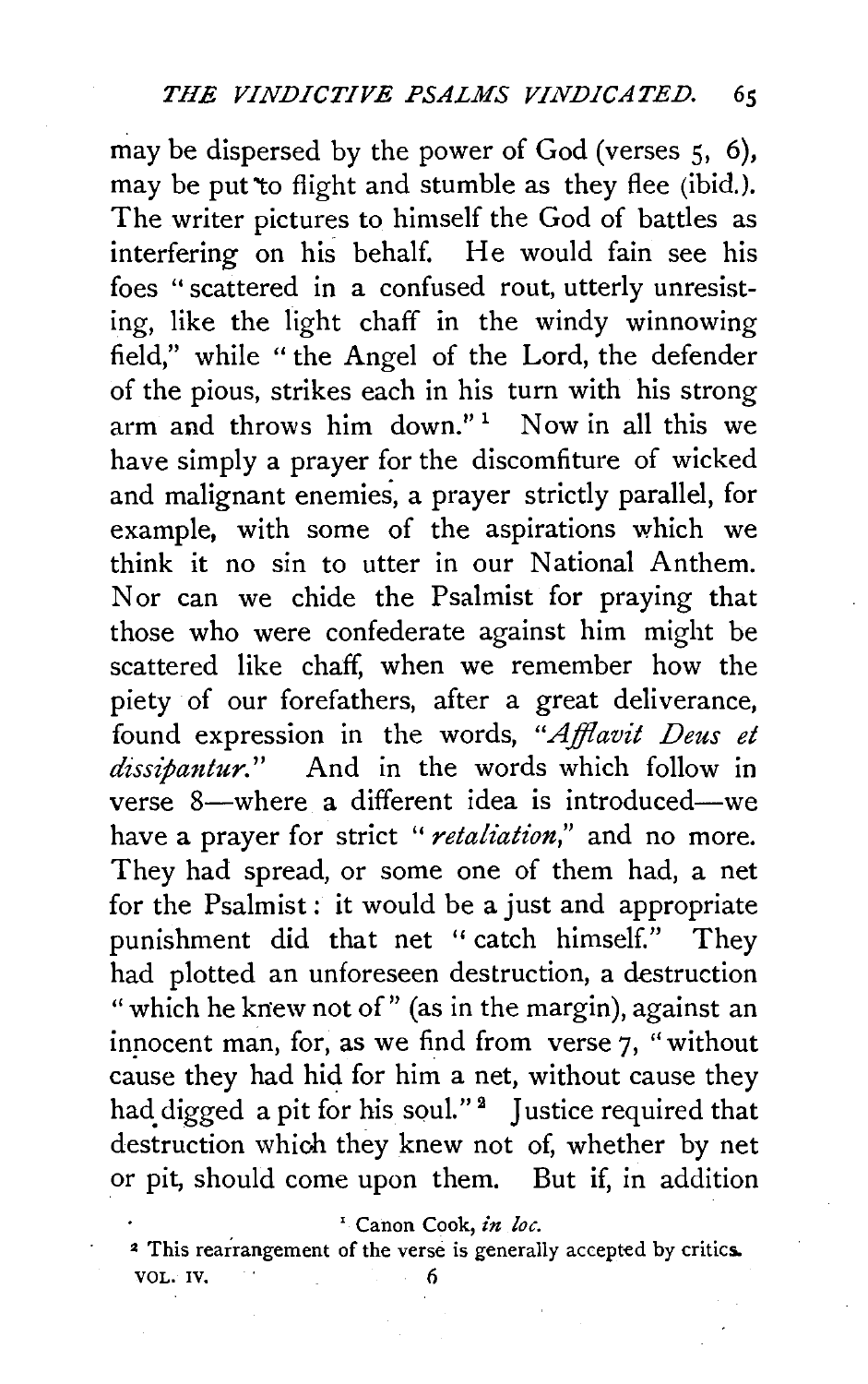to this, they fell into "that very destruction" which they had planned for another ; if they were " hoist by their own petard," or, like Haman, in after ages, were hanged on their own gallows, then would the connection between the crime and the punishment be still more conspicuous and the righteousness of God be yet more completely vindicated. It is for this reason that the Psalmist prays as in verse 8. The imprecations he utters are grounded upon, and are in strict accordance with, that *ler talionis* 1 which was such a fundamental article of the Jewish Code.<sup>2</sup> Their burden is—snare for snare, pit for pit, sudden destruction for sudden destruction.

A few words must be added as to the third condition-the *animus* of the writer. What was it prompted these imprecations ? It was, first, the instinct of self-preservation, the desire to live (verses 3, 9, 17). If he is not to fall a victim to the craft and assaults of wicked men, then God must awake and deliver him by casting them down and destroying them. It was also the yearning for right, for justice ; the longing that malice and wickedness might not triumph, and the conviction that they would triumph unless God arose to judgment (verses IO, I9, 24-26). It was, lastly, zeal for the glory of God; the desire that God should be magnified by the confusion of his enemies and the prosperity of his servants (verses  $9, 10, 18, 27, 28$ ). We see these motives conspicuous on the face of the Psalm, and we find not a word to indicate

<sup>&</sup>lt;sup>1</sup> I find the *lex talionis* recognized in some ten or eleven Psalms, *e.g.* vii. 15; ix. 15, 16; xxxvii. 15; lvii. 6; xciv. 23; cxli. 10.

<sup>2</sup> See THE EXPOSITOR, vol. iii. pp. II5, II6.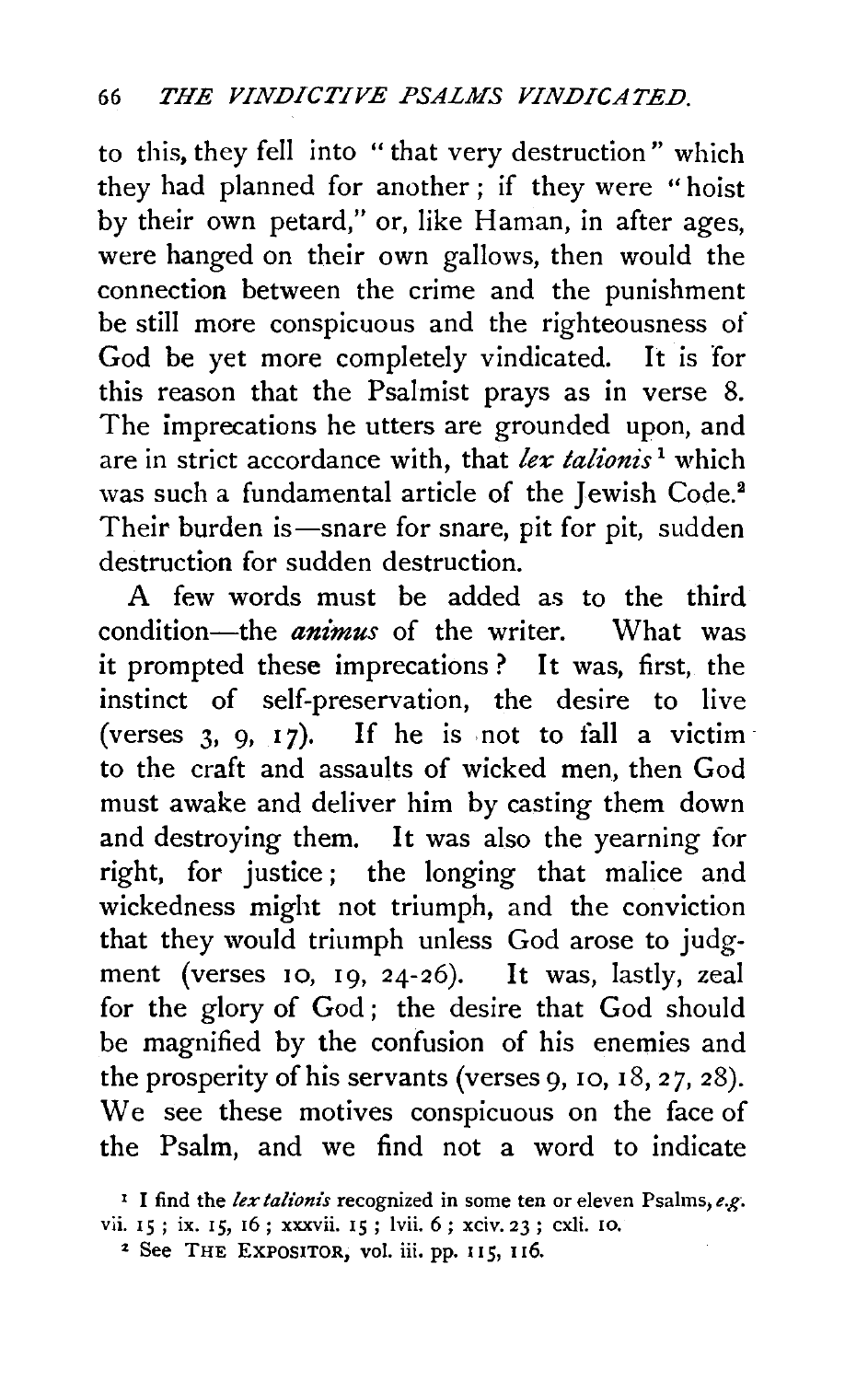vindictiveness, to shew that the writer desired the punishment of his enemies, in order to gloat over their pain. And, these things being so, we affirm that this Psalm, like the seventh, stands acquitted of the charge of malevolence.

## PSALM LV.

The imprecations of this Psalm, or those at least which are found in verse 15, "Let death surprise them, let them go down alive into Sheol," go beyond anything which has so far come before us. It is very necessary to ask, Can such words as these be justified ?

The first point to be considered is, as before, that whatever these imprecations portend, they are aimed at wicked and treacherous and blood-thirsty men. This is distinctly stated in the words which follow the curse we have just cited: *"For* wickedness is in their dwelling-in their midst." And it is conspicuous all through the Psalm. It is the oppression and hatred of the wicked (verse 3) which have wrung from the writer this agonized cry to God. They have accused him wrongfully: they have heaped iniquity upon him (ibid.). So fierce is their hatred, that he is in terror of his life<sup>1</sup> (verse 4). They are men of violence and strife (verse 9); of deceit and guile (verse  $I1$ ); are unresting in their schemes of iniquity (verse. 10); are false and treacherous. O'ne. who has been his bosom friend (verse 14) has nevertheless plotted against and betrayed him (verse 20); and they are all of them men of deceit and blood: men who have shed blood, or who long

<sup>I</sup> The terrors of death are not to be interpreted as "deadly terrors." They are the terrors which the prospect of death inspired.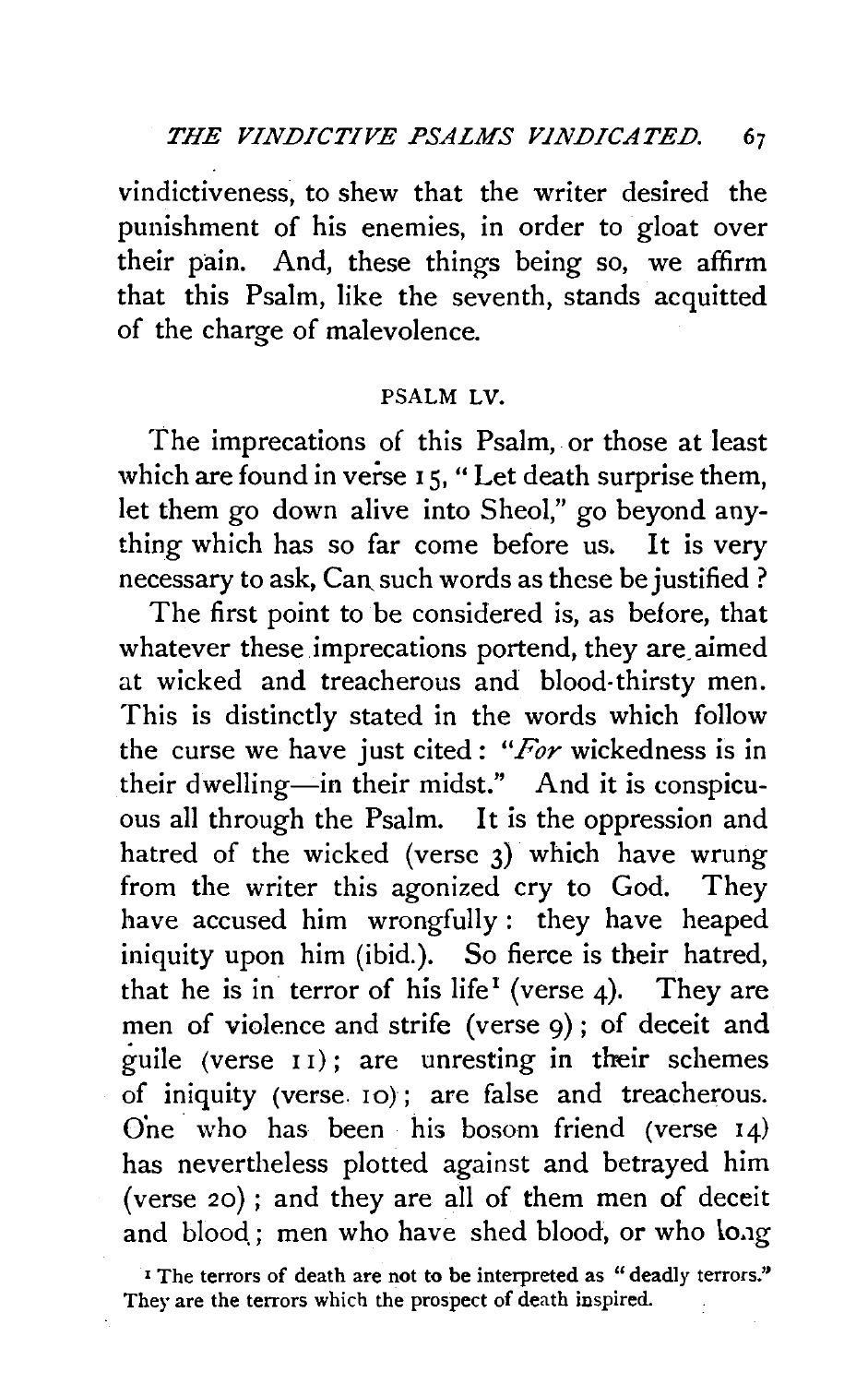to shed his (verse 23). In fact, so full-blown is the impiety of these red-handed conspirators that it seems to have suggested to the writer's mind the thought of the builders of Babel,—men who plotted even against high Heaven,—and it recalled the memory of Korah and his company.<sup>1</sup> Such are the miscreants against whose malice he prays for protection and for whose treachery he desires a just retribution.

But is it a *just* retribution ? Is it just that they should be " swallowed up "---that death should steal a march upon them, and take them " full of bread, with all their crimes broad blown, as flush as May"? Is it just that they should " go down alive into Hades"? Certainly it is by *Jewish law*, which was the law of equivalents. The doom he desires for them is none other than the death they have plotted for him. They had compassed his destruction : had sought to swallow him up. He simply prays, according to the precepts in which he had been nurtured, that with the measure which they have meted to him it may be measured to them again. Moreover, he had a precedent for his prayer. These enemies,

<sup>1</sup> That this Psalm contains references to the example and fate of Korah seems to me indisputable. For we have in verse 9 the prayer, "Swallow them up" (בַּלֵּע Authorized Version, "Destroy"), which is the same word as in Numb. xvi. 32, "The earth *swallowed them up,"*  and as in verse 34, "Lest the earth *swallow us up* also;" while in verse 15, " Let them go down alive into Sheol," is surely a reminiscence of Numb. xvi. 33, "They went down alive into Sheol." And in the petition, " Divide their tongues," we may legitimately see a reference to the Confusion of Tongues. (Cf. Gen. x. 25, *Heb.,* with )?~,"Divide.") It may perhaps be objected that this interpretation ascribes to the writer a complete confusion of thought, making him pray, first, for a total destruction of his enemies, and then for a frustration of their counsels. The answer to this is, that such confusion of ideas would only be another indication of the excitement and intensity of feeling which characterize the entire Psalm, and which have occasioned the abrupt transitions of verses  $12$ ,  $15$ ,  $20$ .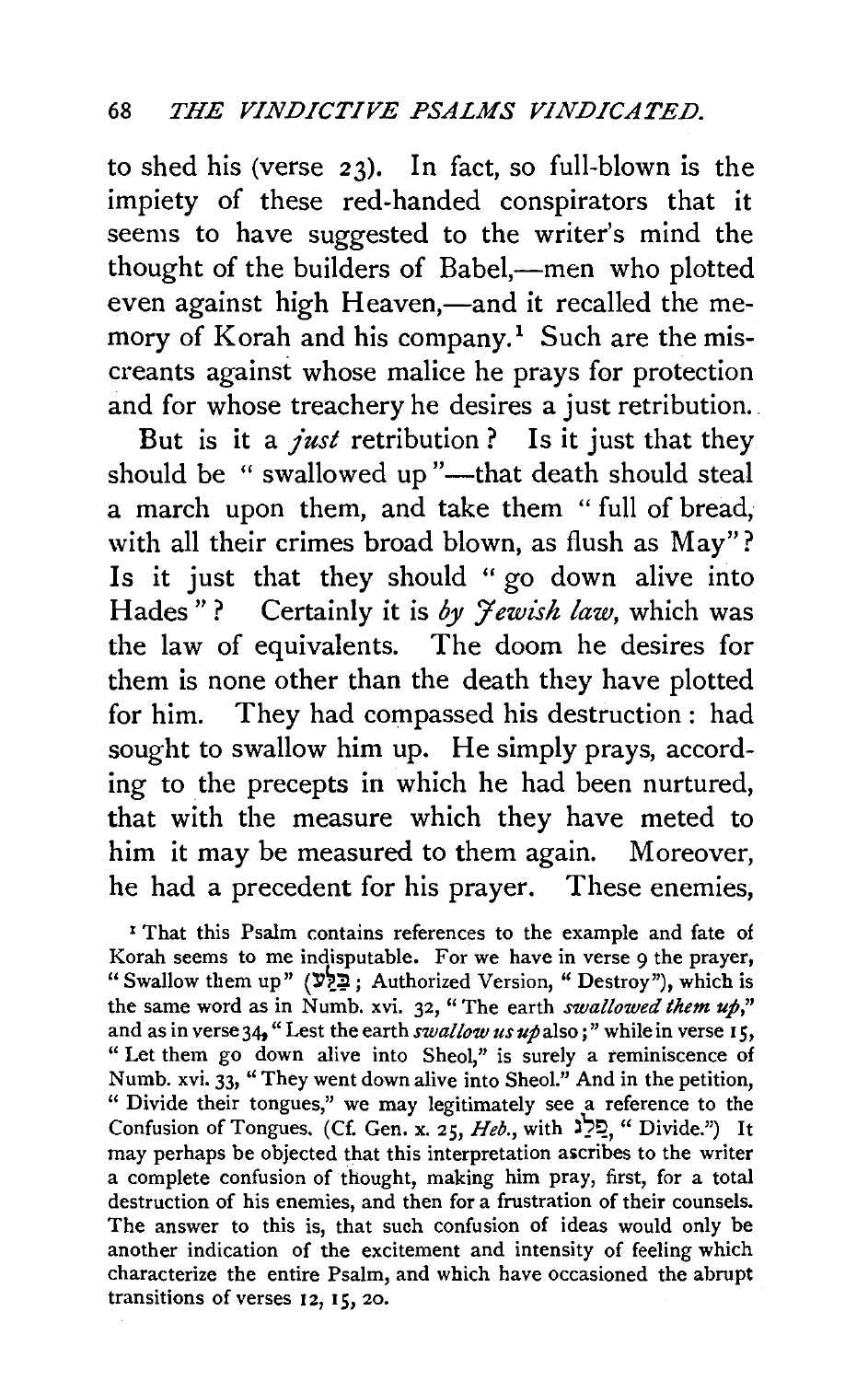in his belief, were as guilty as Korah and his company. He merely desires for them the fate of Korah. He would not have them" die like the death of every man" (Numb. xvi. 29,  $Heb$ .), or be visited after the visitation of all men, lest others should be encouraged in crime. It was because they had had no changes, no vicissitudes, no manifestations of the finger of God in their career (verse  $19$ ).<sup>1</sup> that they had disregarded 'or defied the Almighty. If, after all, they died in their nest, if they " came to the grave in a full age, like as a shock of corn is carried in in its season ;" if " length of days," the prime recompense of *virtue*, was granted them, then what could their contemporaries conclude from their lives but that Justice had a halting foot ? nay, rather, that there was no reward for the wicked, no God even that judgeth in the earth? Consequently the satisfaction of justice, the repression of lawlessness, the peace of society, the personal safety of the writer, and, above all, the glory and honour of God, all demanded that these open and notorious sinners should be openly and speedily checked in their career and be made an example to their age. And how could this better be than by God's dealing with them as He had already dealt with sinners of the same stamp,—by bringing them down alive to the pit of destruction? For the petition of verse  $15$ , therefore, and for the corresponding prediction in verse 23, we may find ample justification in the annals of the Hebrew people.<sup>8</sup>

<sup>&</sup>lt;sup>1</sup> The meaning of this verse is much disputed. This interpretation seems as satisfactory as any which has been suggested.

*z* For a general defence of this and similar prayers see THE EXPOSITOR, vol. iii. pp. 196-200.